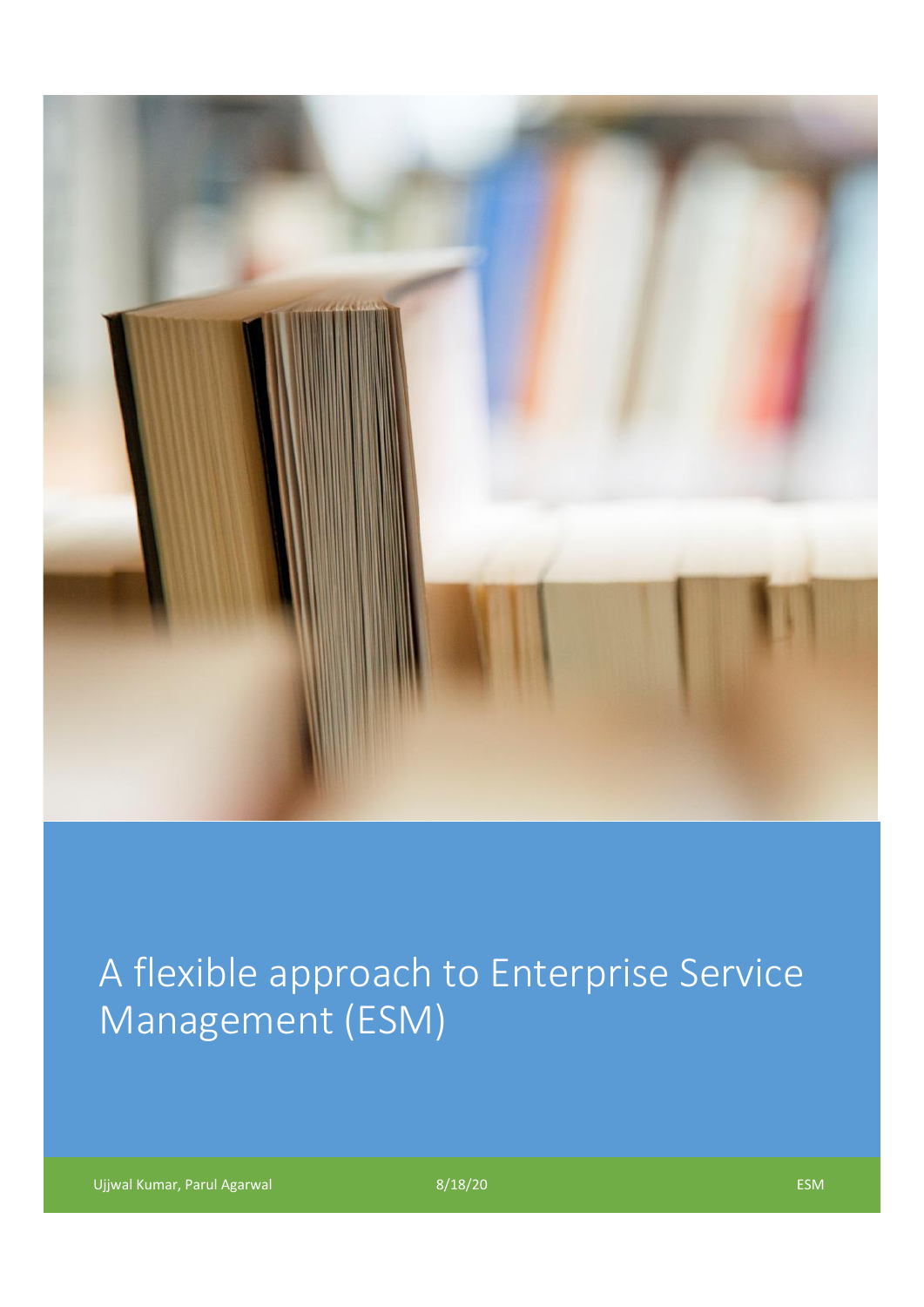## *Enterprise leading Service Management*

We are in the midst of an emerging new age digital era, marking the onset of the fourth industrial revolution, more commonly known as Industry 4.0.

Whilst Information Technology has been, and as expectedly, is at the forefront of this revolution, the real success of its outcome will be determined more on integration of IT and Non-IT sections of the enterprises.

Though, IT Service Management has matured progressively and is at the core of this phenomenon, however, a closer look reveals widespread gaps in adoption. Evolution of Service Management beyond IT, better known as Enterprise Service Management (ESM) suggests the adoption has been sluggish and it is strictly limited in terms of coverage within organisations [\(HR and](https://www.samanage.com/wp-content/uploads/2018/09/Samanage-Executive-Summary-HDI-2018.pdf)  [less commonly finance or facilities\)](https://www.samanage.com/wp-content/uploads/2018/09/Samanage-Executive-Summary-HDI-2018.pdf), leaving a large space for growth within other untouched areas of an enterprise.

With the advent of ITIL®4, a perfect ground has been laid for this framework to be extended to the enterprise and drive the IT digital accolades to its next milestone. Furthermore, the underlying problems limiting this growth must be identified and addressed to clear the path for the enterprise to lead the next service management revolution.

## *Challenges with a Business Case*

It is plain evident that expansion of Service Management best practices to the rest of the enterprise requires a strong business case and a complete buy-in from strategic layer of enterprises; as this initiative would inadvertently lead to an enterprise-level transformation program (unless it is already in the pipeline for a pre-planned initiative).

This Process-level transformation would not only fast pace the enterprise-level velocity, impacting the end Product, but also openly challenge the People aspect coaxing innovation as an end output.

As seen in many cases, there is often no business case or it is not compelling enough to encourage leadership to support this. This is evident from the relative low number of CxO executives (<30%) championing the cause.

One of the factors contributing to this problem is the relative intangibility of benefits of such initiatives, plus the common fear factor associated with changes. These, in conjunction with other ground-level challenges, play towards pushing or postponing this change. A business case is often considered to be robust when it is supported by either cost savings or revenue growth potential. The primary benefit of enterprise service management is the value it brings to an enterprise. It is also closely linked to employee and customer experience. Certainly, these could result in a boost to the organisations' reputation, brand image and eventually stock value, at the same time it may not translate to numbers with any amount of certainty.

In some cases, estimated to be <40%, the initiatives are driven by business needs and there is a higher probability of having close to tangible benefits laid out within the business case.

In other cases, however it is often to exploit the ITSM tools' capability or improve employee and customer experience. This may, at first glance, look reasonable but it is perhaps the prime factor limiting the success of this digital revolution. It implies that the next generation IT is still perceived as foreign, bringing all associated incredulity with it. Most obviously, it is observed that IT still owns the primary responsibility of supporting service management.





**Figure 1. Business Drivers for Service Management outside of IT Source:** HDI samanage - The State of Enterprise Service Management

There are multiple factors that add to the issue surrounding a business case.

- 1) **Size of the organisation** plays a key role in this. Decision making and speed is typically much faster in small size organisations. Additionally, depending on their business needs, it could be straightforward deploying multiple initiatives.
- 2) **Competing initiatives and frameworks.** In order to improve operational efficiency, quality and innovate, enterprises often deal with initiatives surrounding business transformation, automations and cloud implementations leveraging multiple frameworks and

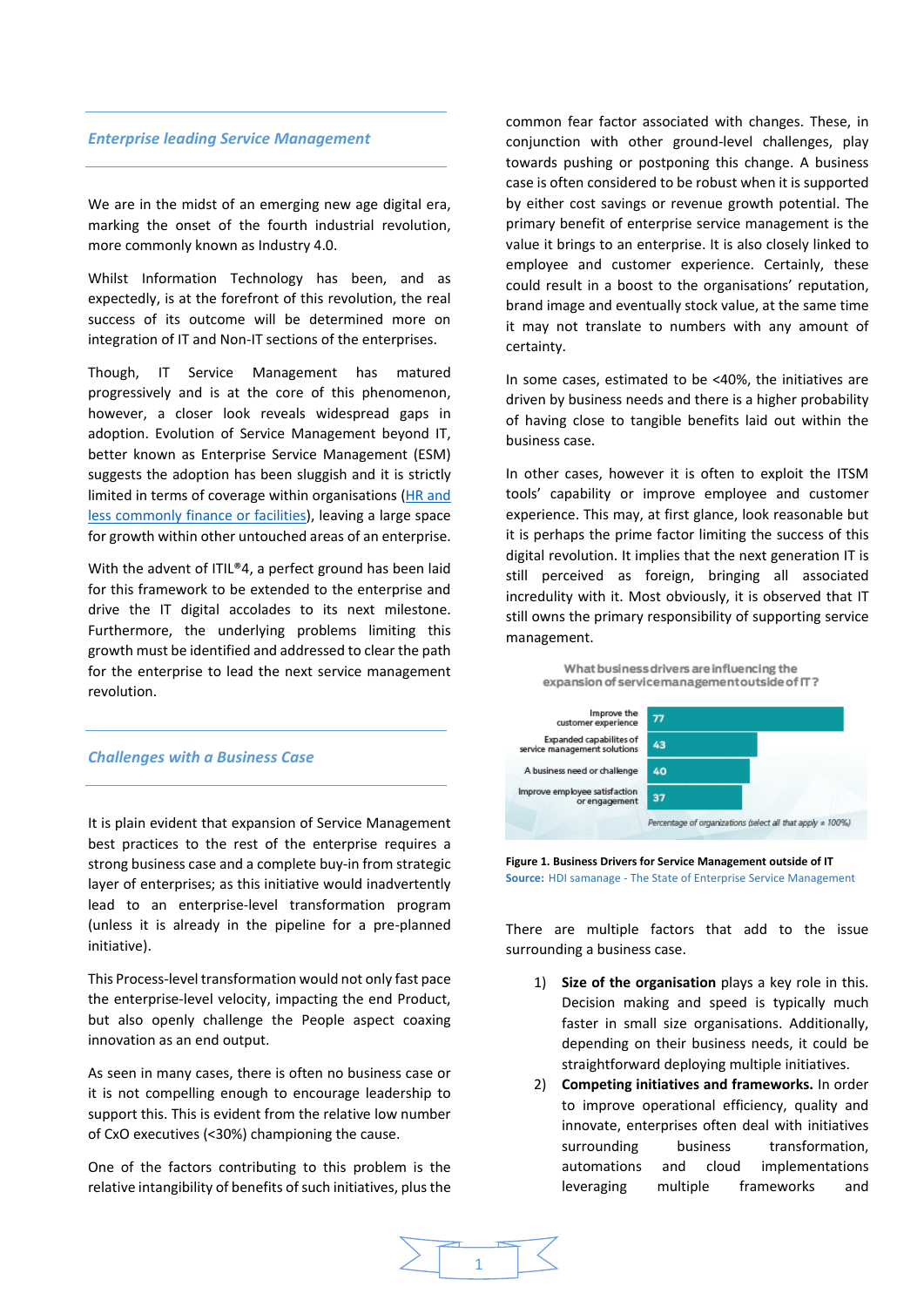methodologies such as ITIL®4, Lean, Six Sigma, COBIT®, IT4IT™, Agile, DevOps. This can be overwhelming for business sponsors accentuating the issues surrounding the business case.

- 3) External dynamics, at the same time, cannot be overlooked. Instances like early 2000s recession with the collapse of the speculative dot-com bubble, the great recession during 2007-2009 and the most recent COVID-19 recession starting March, 2020 almost always play decisive role in business prioritisation. They present the most unpredictable challenges and test the enterprise's readiness for a major change.
- 4) In addition to challenges mentioned earlier, there is another aspect of leadership which influences the business case. Often, CIOs are seen as champions of service management initiatives and lead largely technical divisions of the enterprise to modernisation. The CFOs and CEOs, on most of the occasions rely on CIOs to steer the improvements and innovation. This results in their palpable lack of interest and understanding of enterprise service management initiatives. Unless the tide turns the other way and CEOs & CFOs start championing this, we are unlikely to witness a shift of focus towards ESM.



Who has been the champion for the expansion

#### **Figure 2. CxO championing Service Management outside of IT Source:** HDI samanage - The State of Enterprise Service Management

## *Digital Era and People Factors*

Since the onset of Industry 4.0, digital technologies, especially Cloud, IoTs and Artificial Intelligence (AI) have increasingly started playing key roles in bolstering operations of organisations. At the same time, another revelation, though slightly overlooked, has been of much significance, which is the Customer Experience and Employee Experience. Whilst Digital technologies largely removes human dependencies at multiple levels, at the same time, their operations and optimal usage largely depends on humans, namely customers and employees. As a matter of fact, at the very core of this industrial revolution is the shift in people strategy.

Some of the key shifts are:

#### People first, products second

People building and supporting digital technologies, People championing change

## Flat over tiered

As we move towards a much leaner and high velocity work place, it is imperative people take complete ownership and act as industry in their own right. This

#### Learning and adaptability over skills

With newer technologies exploding into the market at great pace, it requires the new era staff to be much more adaptable with greater learning ability. Existing skills, though important, has given way to learning ability as the new desired skill for new employees.

#### HR 4.0 over traditional HR

Traditional HR approach to manage people by hiring people based on skills and experience, handling payrolls, handling people as purely resources has proven to be ineffective in keeping up with the organisation velocity required in the digital age. At the same time, digital technology has transformed the manner and speed with which HR manage their day-to-day work, with increased automation and intelligence available required to strategize Human resource (asset in the new era) management.

However, going by the available information, we can see industries are prioritising products and technology initiatives over employee and people.

The following figure statistics implies organisations are willing to invest heavily in virtualisation, IoT, automation whereas embracing employee self-service and automation figures much lower in the list.

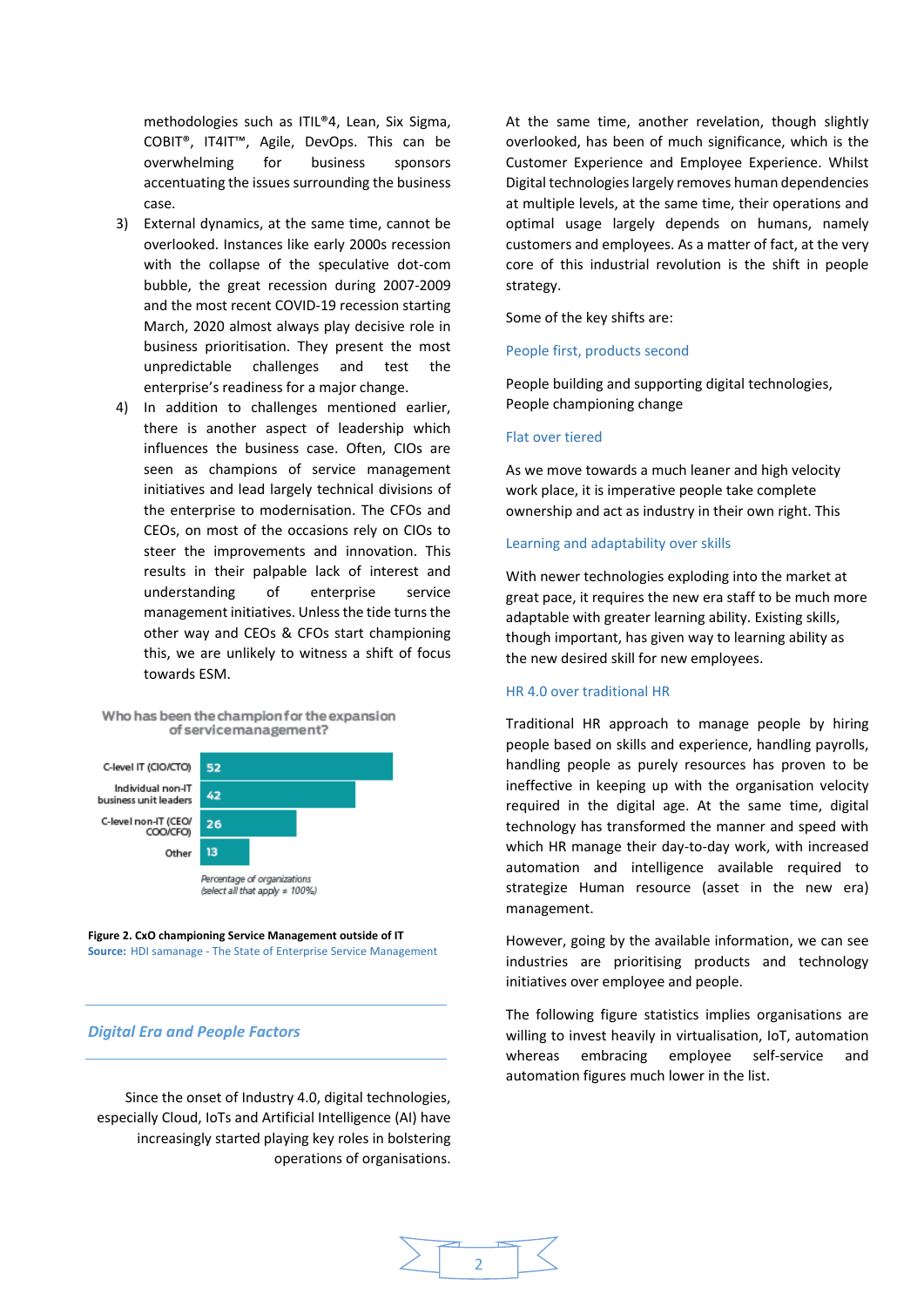"Which of the following initiatives are likely to be your firm's top hardware/IT infrastructure priorities over the next 12 months? (High or critical priority)



Base: 3,557 to 3,923 global infrastructure decision makers

#### **Figure 3. Top initiatives survey, Forrester**

**Source:** Forrester Data Global Business Technographics® Infrastructure Survey, 2017

Evidently, there exists a gap between the required focus on people to be ready for the digital revolution compared to the focus people related initiatives are currently getting. This brings the important point to think over how best we can expand the required focus on people areas outside technology and only IT.

Considering the need for expanding key focus beyond IT, it boils down to the question whether enterprises have an option not to digitise and eventually embrace ESM? This question becomes even more prominent considering the more recent impact of COVID-19 on the corporate world.

The pandemic has forced corporates to introspect and reassess their operating models and priorities. It has definitively pushed digitization from "good to have" bracket to "must have" bracket.

There also seems to be a consensus it is no longer about sustaining growth but survival itself. Post pandemic world will take a while to stabilise and economies may take longer to recover than ever before.

At the same time, this is likely to accelerate the need for digitisation and enterprises, sooner rather than later, will need to get their framework ready for this sudden demand. Getting the framework right involves optimising integration of supporting frameworks necessary to support fast paced digitisation namely ITIL®, IT4IT™, Agile, DevOps, Lean, COBIT®, SIAM and others. Flexibility of approach is crucial for its success.

It, therefore is a matter of time when digitisation would span across all functions of the organisation and they will aim to provide values and services in a uniform manner.

#### *The Current State of Industries*

A quick look at the current state implies industries have to spring back in the post pandemic world and set themselves aright almost urgently for the next generation of service management involving functions beyond IT.

Based on a recent information, only 36% of the organisations have an active plan for enterprise service management. Only 21% of them currently use ESM for more than 1 functions; 36% of them are using it in any capacity. From framework perspective, only 21% of respondents stated they welcome the new age frameworks needed for high-velocity digitisations the current state.



HOW HAS THE RECENT INFLUX OF NEW VERSIONS OF ITSM BEST PRACTICES



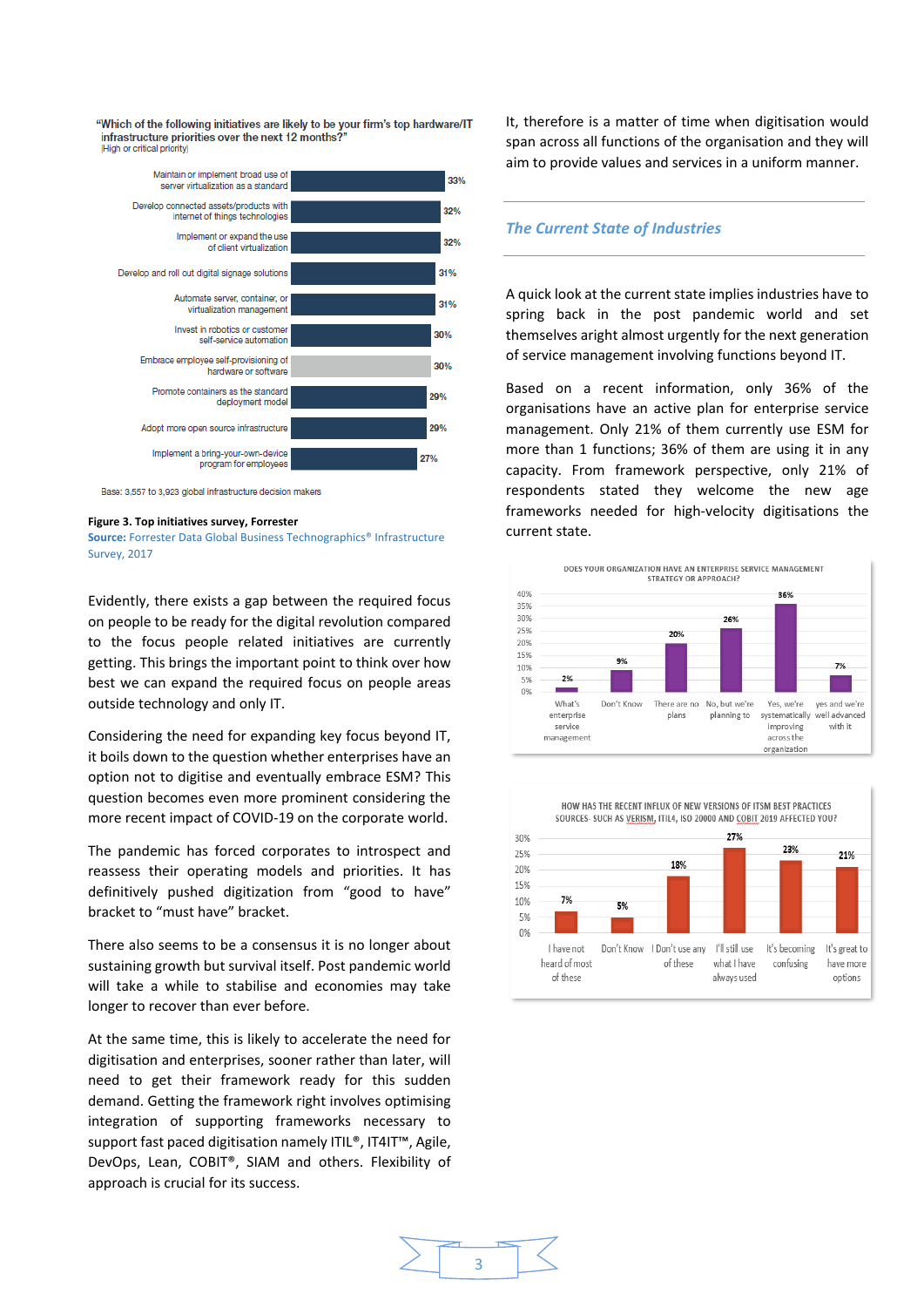

#### **Figure 4. Enterprise Service Management Survey**

**Source:** SysAid- The Future of ITSM – Survey Results 2019

## *How ESM helps*

Imagine you are a finance and procurement staff expected to handle procurement of a new digital product for the operations. You would need to start pulling together all the paperwork, list all vendors, connect with other departments, specialists and go through myriad other processes. Receiving the quotes, evaluating them and completing all the paperwork will conclude this cycle consuming time, energy and resources.

The whole process can be tedious and daunting at times. This is where ESM could help. You could provide the required inputs following simple steps and at the click of a button start an automated flow.

This flow would do all the paperwork and collaboration for you. The process will all be documented on the ESM system and be as quick as you could make it.

How this can help the wider Enterprise is illustrated in the subsequent sections:

#### Integrated IT Service Management

In the ESM world, IT Service Management is not a standalone discipline but part of a much wider enterprise. It is automated, intelligent and well integrated. Service Desk is digitised and is equipped with state-of-art knowledge management, intelligence and automations. Incident, Problem, Change and Release Management practices are lean, largely automated and value driven.

It has a centralised Configuration management Database (CMDB) at its core with automated discovery, service mapping and configuration management practice supporting it.

IT infrastructure, is well guarded by automated event management and self-healing is embedded in the operations ecosystem. With increasing prevalence of cloud technologies, replace over repair is the order of the day.

#### Customer Service Management

Enabling Customer Service Management can automate and boost customer service agent (CSA) as well as business user experience manifold. The ESM will automate routing cases to CSAs, enable self-service through web-portals.

Business user can use sophisticated knowledge base to self-help on common queries and issues.

Advanced knowledge management and intelligence will help reduce lead time of cases.

By integrating with other enterprise service management areas, business will be benefiting from all the right information and services at the right time.

#### Human Resource Management

Enterprise Service Management can play a key role in bolstering overall HR function to be I4.0 ready.

HR Self-Service Portal will provide staff with a single, modern system for all HR actions.

Using an ESM system will ensure centralisation and visibility of HR requests.

Using a modern, flexible, state-of-art secure system will ensure audit and regulatory compliance.

Digital HR system will also provide platform for centralised automated system for Leaves, System for Employee Benefits.

Resource Demand, Recruitment and hiring will also gain much from ESM systems. End to end management of talent lifecycle is well supported by ESM whereby the complete lifecycle can be managed. It can start from the attract phase of the lifecycle, then it can seamlessly transition into the hiring process followed by engaging them, developing them throughout their stay in the organisation, growing them, retaining them and finally, separating with them when they part way with the organisation at the end of the lifecycle.

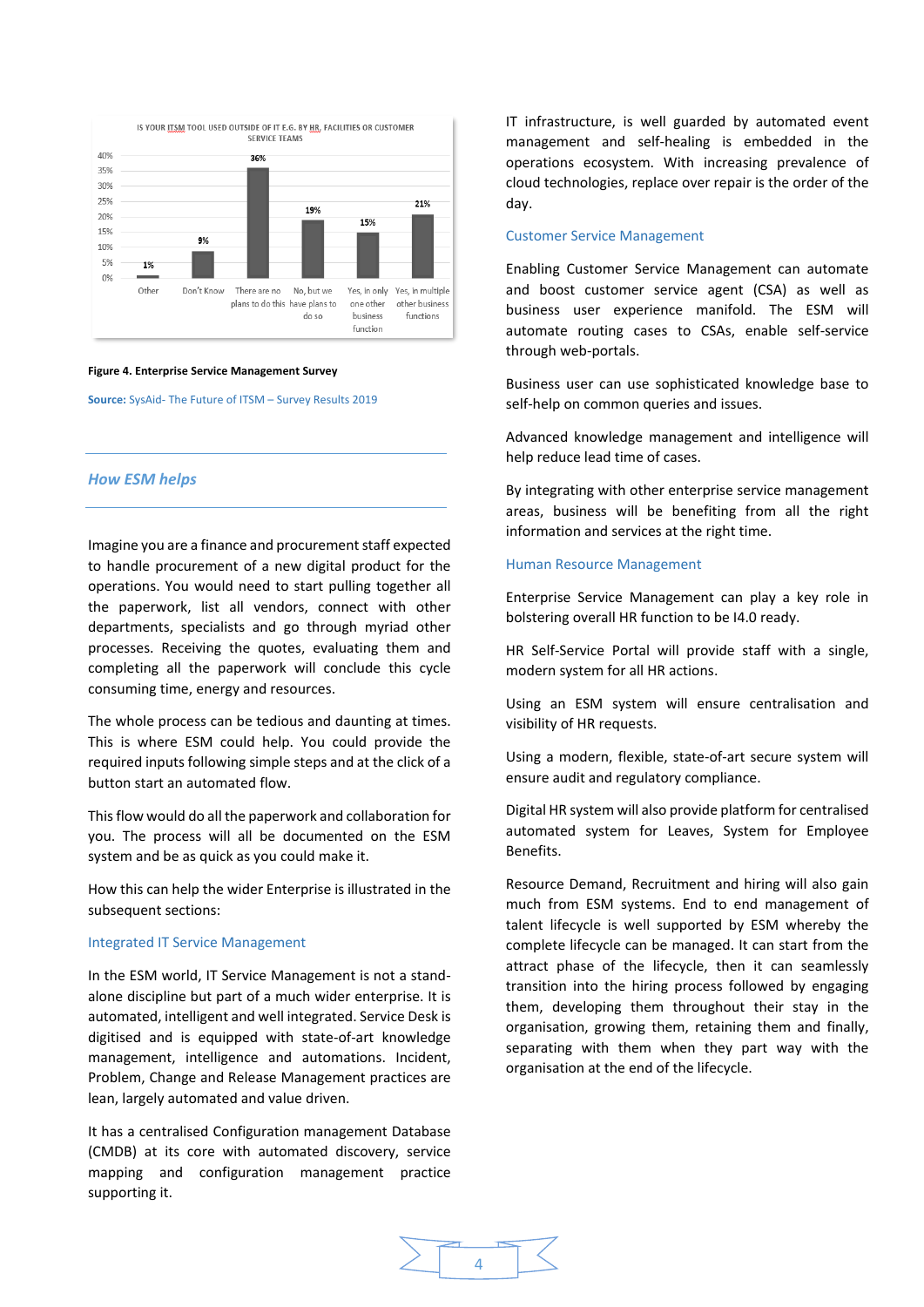

**Figure 5. Talent Management Lifecycle Source:** Produced by Author

One of the largest benefits can be in the area of onboarding process. Employee onboarding could require multiple approvals and multiple actions from various departments. For instance, it involves creating a domain user, providing the right level of accesses, providing hardware and software, mobile phones, implying it interfaces with IT asset management practices.

Having an ESM system can be easily leveraged to automate the onboarding process with centralised management and tracking of each part of onboarding. This also helps highlight any potential pain areas hampering the flow of a seamless and effective onbaording. Since onbaording could require multiple access provisioning, software provisioning and hardware provisioning.

Likewise, employee separation can be automated and result in enhanced leaver experience and compliance for the Organisation.

ESM can be extended further to Learning and Development, Personal development, Mentoring, Performance Management and many other HR areas.

## Asset Management

Organisation's physical and logical assets have gained much more prominence over the recent past. Limited visibility of organisation's assets and their related information has proven to be costly for many organisations. In the era of Cloud and IoTs, it has become more challenging but even more important to be in control of all assets.

Key aspects making this area a mandatory part of ESM are:

- Information of all assets and their related cost.
- Management of licenses as their expiry can have widespread impact.
- Stock Management It is key to maintain and track the inventory and available stock. Lapse in this area can delay the availability of essential

assets and at the same time cut unnecessary spends.

- Information Security and Data Protection are integrated with Asset Management to protect hardware/software assets and protect data in relation to all assets.
- Asset Lifecycle needs to be tracked and controlled to efficiently reuse assets and also plan for upgrade or modernisation
- Cloud and IoT related asset information is another key aspect of Asset management. It helps track the cost of these assets as well as helps plan for additional requirement or releasing unused or unwanted assets.

## Financial Management

Every area of the enterprise is directly or indirectly linked to its financial management. Each asset in the organisation has costs.

In this era it is even more important than ever before:

- It ensures OPEX do not run out, which is essential for supporting the cloud services.
- Each initiative and project has cost and risks.
- It is essential to ensure appropriate budgeting, financial planning, chargeback, and payback.

In the digital era, financial management needs to demonstrate much more flexibility and adaptability. Automations of financial workflows including procurements with external vendors. Contracts are key for managing suppliers and track their relevance, expiry and take appropriate actions. This can also embed into financial management

To top it all, it is one of the key components of ESM.



**Figure 6. Finance Operations use case Source:** Produced by Author

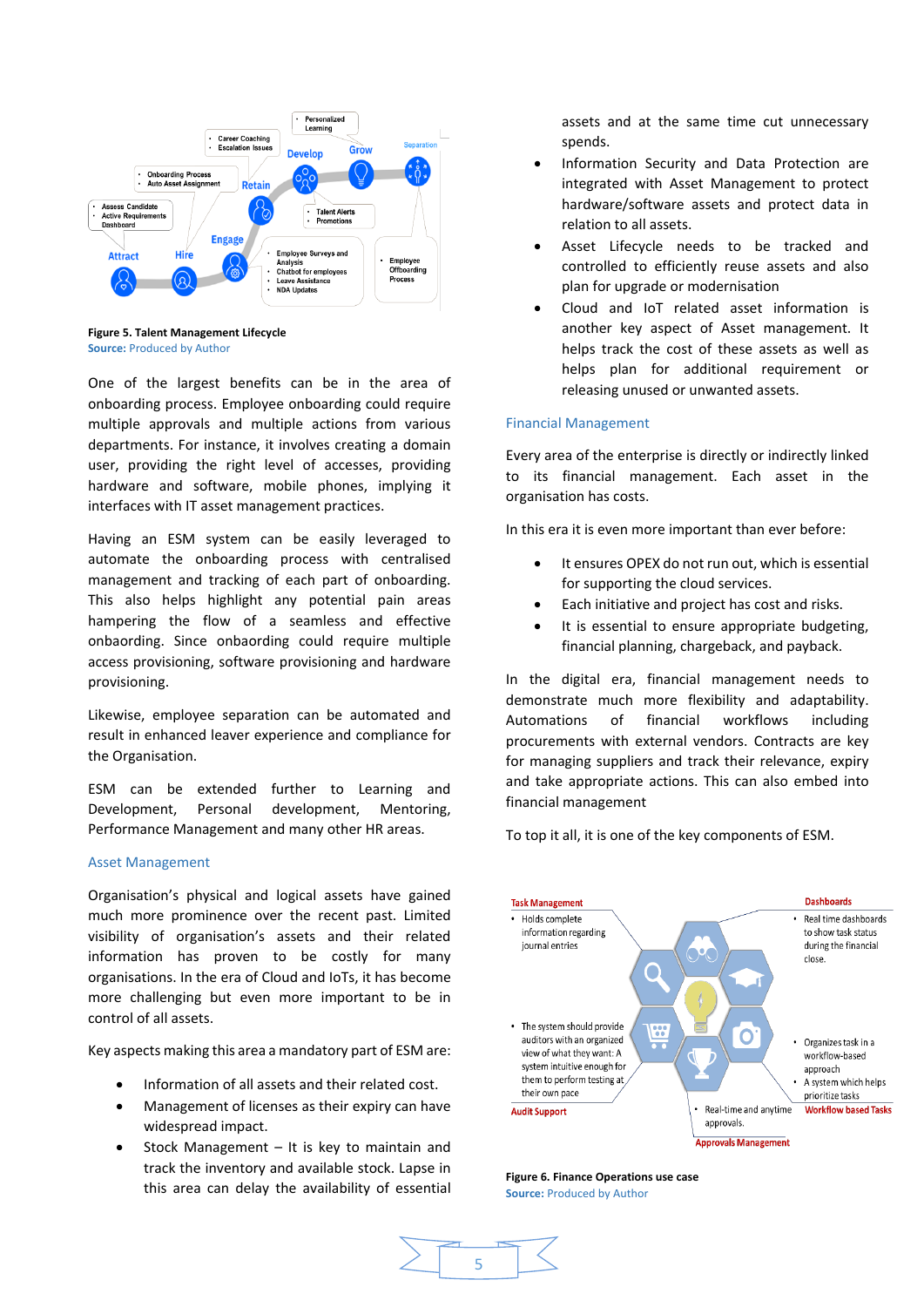#### Information Security Management

With the surge of digitisation and recent pandemic impact on industries, security threats have increased manifolds. In some cases, cyberecurity threats have gone up 5 times. WHO has reported Cyber-attacks have doubled in recent times.

Bringing Security Management into ESM fold is of paramount importance since it clearly will be an area of major focus over the coming days.

Overarching Security Operations framework, Security related case handling, Threat detection, Risk Management, vulnerability response can be automated and integrated into ESM to optimise management of Information Security.

Attackers have gained more intelligence and brought in more sophistation into their mode of operation. An integrated and intelligence solution will help find indicators of compromise.

An ESM system will also support STIX and TAXII to support threat intelligence. This will also provide a key foundation for Security Audits and compliance management.

#### Facilities Management

ESM including facilities management provides a one stop platform for users to report any maintenance and repair request, physical security requests including building passes, security badges, new desk space, phones, cleaning, office equipment, parking, health and safety.

#### Field Services Management

Enterprises have often certain functions that require onsite services from field technicians so that services can be provided swiftly and seamlessly. If these are not integrated and part of ESM, the costs of handling on-site issues using disparate, unconnected systems without automation or visibility into the processes can be significantly high. Embedding Field Service Management into ESM will result in such tasks getting addressed faster. Zeroing down on root cause of such issues and resolving them in a timely manner will become feasible. Field engineers can be empowered with access to all of their tasks using the offline applications as part of ESM system.



**Figure 7. Enterprise Service Management Eco-System Source:** Produced by Author

#### *Means to get there*

Moving from traditional ITSM to ESM requires shifts at multiple layers. It involves shift in culture, operating models, processes and technology. Evidently, there is a need for establishing the right framework. However this needs to be essentially flexible since it involves numerous considerations.

First of all, every organisation is unique owing to their combination of values, vision, and domain. Applying the same framework may have inconsistent result on individual organisation. Often this will not yield the desired output.

At the same time, with abundance of frameworks such as ITIL®, COBIT®, IT4IT™, DevOps, Lean and Six Sigma, it often leads to conflict and incorrect usage of such frameworks. At the same time, there is no one size fits all framework. A certain value stream may require A, B, C framework to be applied whereas another value stream within the same organisation may require D, E, F frameworks to be applied.

It may appear that a large transformation initiative to transform from ITSM to ESM will be needed to achieve this. However, this will involve large costs, resources, time and focus from a significant number of staff. At the end of the program, we may still not achieve the desired output whatever frameworks we choose. In the digital era, things move quickly and large-scale transformation drivers become outdated by the time it reaches its conclusion.

There are multiple dimensions that are critical for the success of this transformation. The following dimensions can help build a fabric which will ensure value is created as per specific business requirements

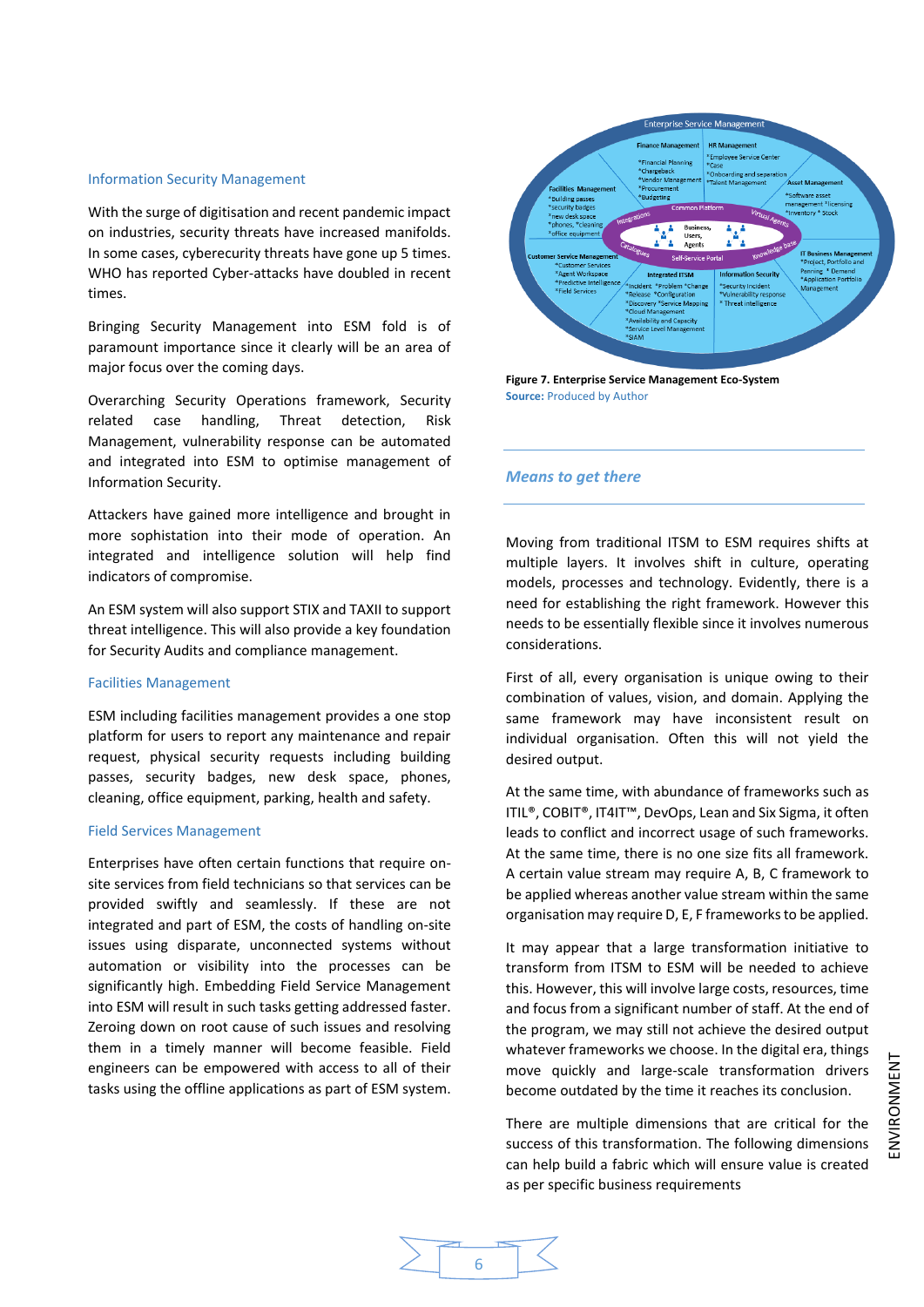- a) **Resources** As discussed in earlier part of this paper, people play a pivotal role in the digital era. Additionally, assets, funds, time, knowledge are key elements.
- b) **Environment** Impact of environmental factors such as culture, competition, statutory and regulatory requirements on value stream/service provision is significant and is a key dimension.
- c) **Industry 4.0 Emerging technologies** New age technologies defining I4.0 namely Internet of Things (IoT), Big Data, Cloud, Automation, Virtualization are always at the core of digital era initiatives or requirements.
- d) **Management frameworks** This dimension provides the much-needed support to the other key dimensions. They provide the guidelines and principles that can be applied specific to the requirement. This includes:
	- Industry Best Practices Frameworks such as ITIL®, COBIT®, IT4IT™, CMMI-SVC
	- Operating Models such as VeriSM™
	- Industry Standards such as ISO/IEC 20000
	- Approaches, Models and Concepts such as DevOps, Agile, Lean, Six Sigma SIAM
	- Portfolio, Program and Project Management

Having established the key dimensions, it is equally important the overall framework is flexible and adoptable based on the organisation specifics.

Thankfully, the need for such approach is already up on the table and there are many entities who have come up with a flexible framework.

One approach, however, that stands out is VeriSM™. It is an operating model owned by International Foundation for Digital Competences (IFDC, Netherlands). With its core pillar in Management Mesh, it provides an extremely flexible operating model that can be tailored based on the size of the organisation and the need. It can be simple and at the same time extremely complex based on the specific need.



Figure 39 The Management Mesh Source: VeriSM™ - A service management approach for the digital age

**Figure 8. VeriSM™ Management Mesh**

#### Key Recommendations

There is substantial merit in extending Service Management to your enterprise. It is more a question around "how" rather than "if". The following 3 key steps are recommended to get there:

## **A) Develop a clear vision of your firm's digital objectives**

Begin with chalking out a clear vision of your firm's target digital technology state. Factor in Resource, Environment, and technology specific requirement to achieve the target state.

#### **B) Make use of a flexible operating model**

A flexible approach is key to the effectiveness of deploying Enterprise Service Management. Flexible operating models such as VeriSM™ can be leveraged to optimise usage of the right framework needed to achieve your digital objectives. Based on the Management Mesh, apply the required frameworks for the specific use cases to achieve your organization's objectives.

#### **C) Choose the right partner(s)**

It is essential to choose the right partner(s) and specialists who match your vision and help you apply the right frameworks and support you throughout and beyond the digital revolution. In case of multiple supplier, you can choose a partner to help with providing Service Integration and Framework (SIAM). This becomes relevant when you employ multiple suppliers and partners